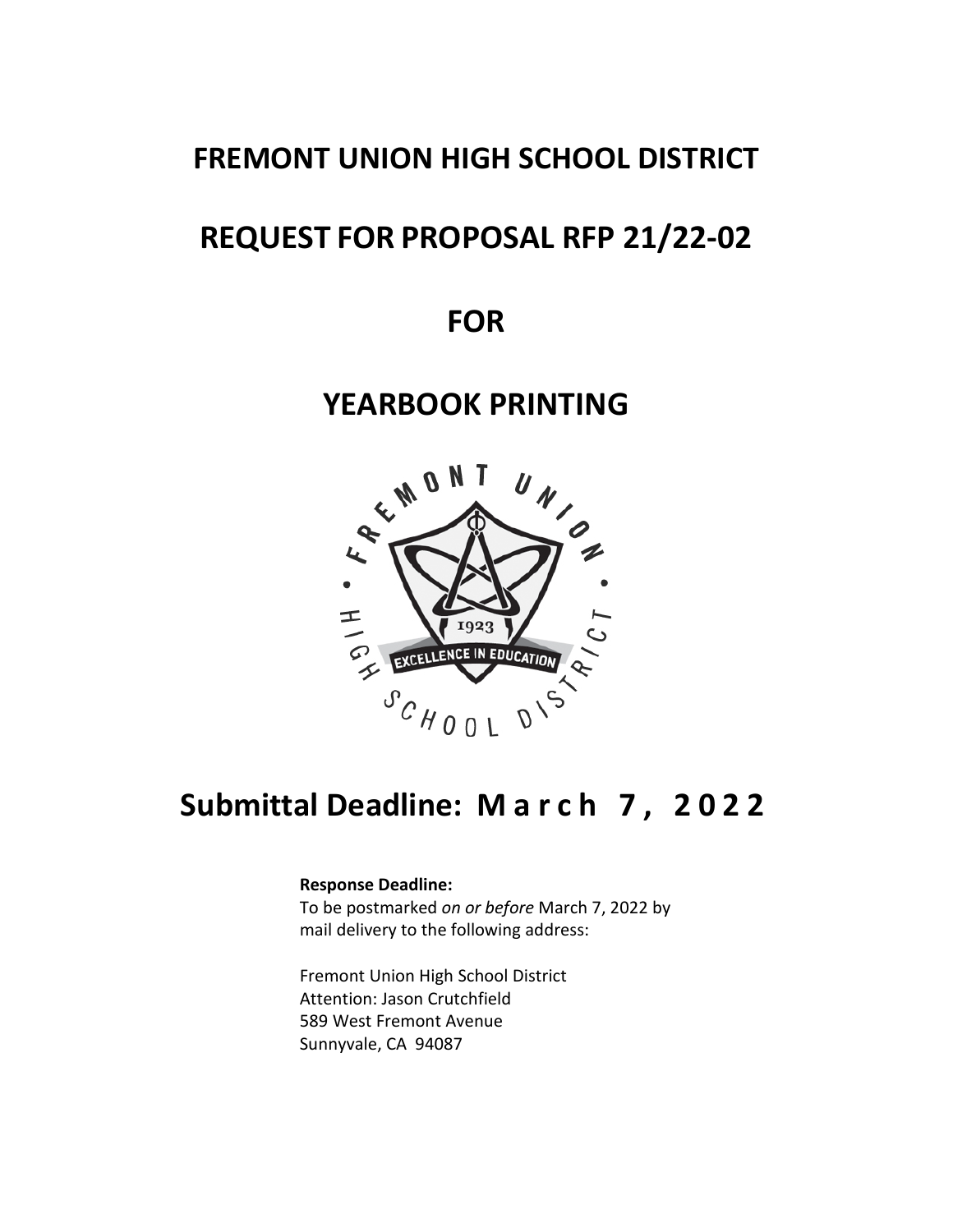## **Instructions to Proposers**

Read Carefully

#### **Instructions**

The instructions apply to all proposals and become a part of the terms and conditions of the resulting contract, unless proposer takes exception in writing when submitting.

## **The School District or FUHSD shall mean Fremont Union High School District.**

#### **Late Proposals**

Proposals must be in the **Student and Special Services Office** prior to the closing date and time. NO LATE PROPOSALS WILL BE ACCEPTED for any reason. It is the sole responsibility of the proposer to ensure timely delivery of the proposal. FUHSD will not be responsible for failure of service on the part of the U.S. Postal Office, courier companies, or any other form of delivery chosen by the proposer.

### **Facsimile**

The School District WILL NOT accept faxed proposals.

#### **Acceptance**

The right is reserved to accept or reject any or all of the proposals, waive minor technicalities, and to accept the proposal most advantageous to the School District.

#### **Authorized Signature**

By signing and *submitting a proposal,* the proposer certifies and represents to the District that the proposer has not proposed, conferred, or agreed to confer any pecuniary benefit or other thing of value for the receipt of special treatment, advantage, information, recipient's decision, opinion, recommendation, vote or any other exercise or discretion concerning this proposal. Proposals must show vendor name and address and be manually signed. Failure to do so will disqualify the proposal. Person signing proposal must show title or AUTHORITY TO BIND HIS/HER FIRM IN A CONTRACT.

#### **Invoices**

Invoices must be prepared by the successful proposer and submitted to:

Fremont Union High School District Accounts Payable 589 West Fremont Avenue Sunnyvale, CA 94087

#### **Cash Discounts**

Normal payment terms are approximately 30 calendar days, given that the goods and/or services received are in satisfactory condition. Any discounts available to the School District or early payment discounts should be noted.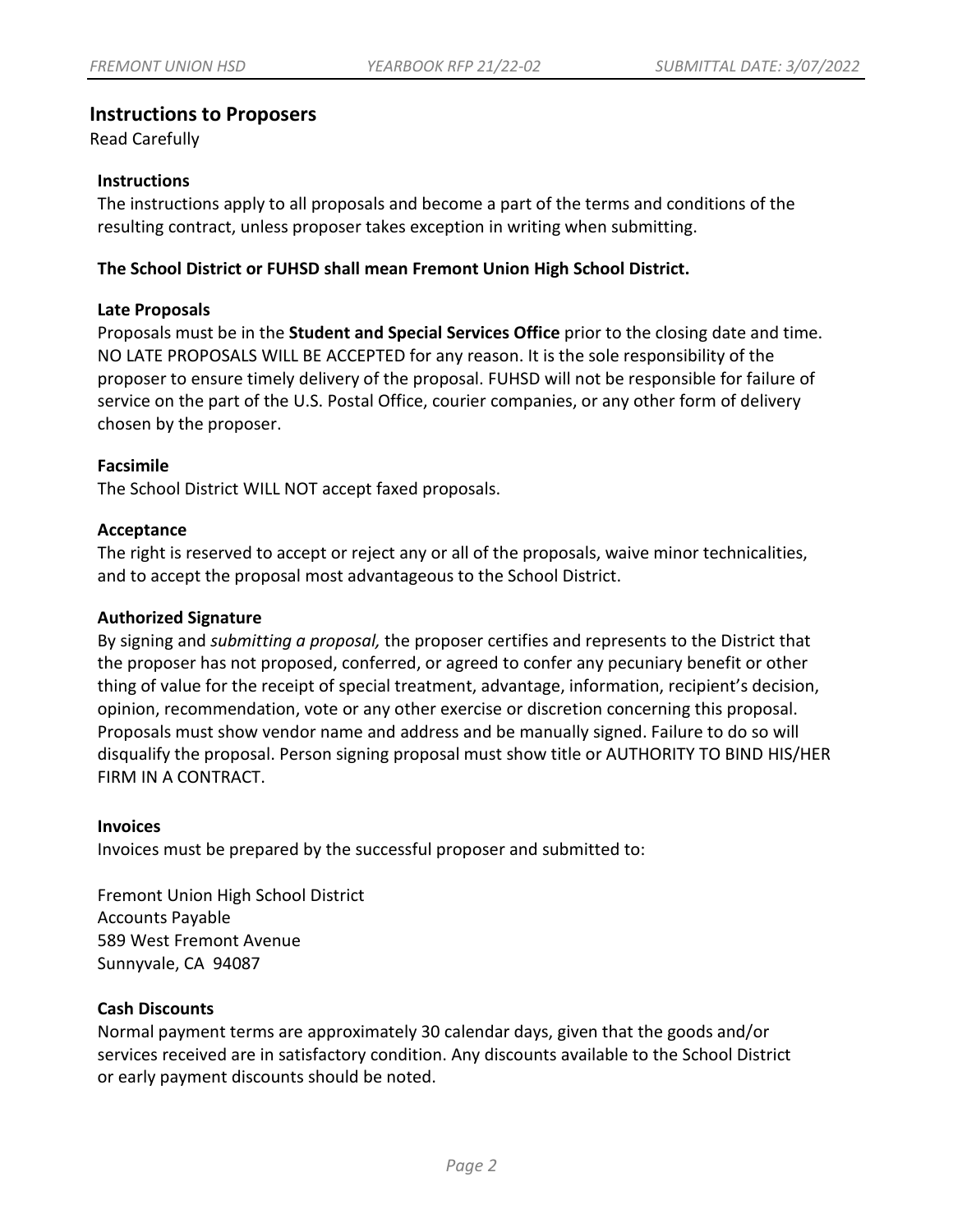### **Taxes**

The Fremont Union High School District is NOT TAX EXEMPT from California State Sales tax. TAX MUST BE INCLUDED IN PROPOSAL.

### **Insurance**

If insurance and/or worker's compensation is required by the school for said proposal item(s), proof of insurance and/or worker's compensation should be submitted. The School District reserves the right to review all insurance policies pertaining to item(s) to guarantee that the proof of coverage is obtained by the proposer.

### **Specifications/Samples**

Any catalog, brand name or manufacturer's reference in the specifications are descriptive NOT restrictive, and are used to indicate type and quality level desired. Proposals on brands of like nature and quality may be considered unless specifically excluded. If proposing on other than reference or specifications, proposal must show manufacturer, brand, trade name, catalog and/or lot number, etc. on article proposed and certify that article proposed is equivalent to specifications. If other than specified brand of items are proposed, specifications, illustrations, and complete descriptive literature must be submitted with RFP unless previously filed with the Student and Special Services Department. Samples, if required shall be furnished prior to opening, free of expense to the School District, and if not used or destroyed in examinations and testing, will be returned to the proposer, if requested, at the proposer's expense. Each sample must be marked with the proposer's name, address, item number and RFP number reference. SAMPLES SHOULD NOT BE ENCLOSED WITH THE RFP.

#### **Presentations**

All bidders will be required to make an in-person sales presentation of their software, products and services included in the bid. These presentations will be scheduled for Tuesday, March 15 once bids have been received.

#### **Warranty/Maintenance Agreement**

Any information regarding warranties and/or maintenance agreements pertaining to said item(s) are to be included in the RFP.

## **Proprietary Information**

All material submitted to the School District becomes public property. Specific proposal information is not shared with others until after the approval and the issuance of a contract by the Board of Education.

## **Addenda**

Receipt of an Addendum must be acknowledged by signing and returning the Addendum with the proposal, if requested, or under separate cover prior to the due date. The Addenda containing pricing should be returned in a sealed envelope marked on the outside with the proposer's name, address, RFP number, and due date and time.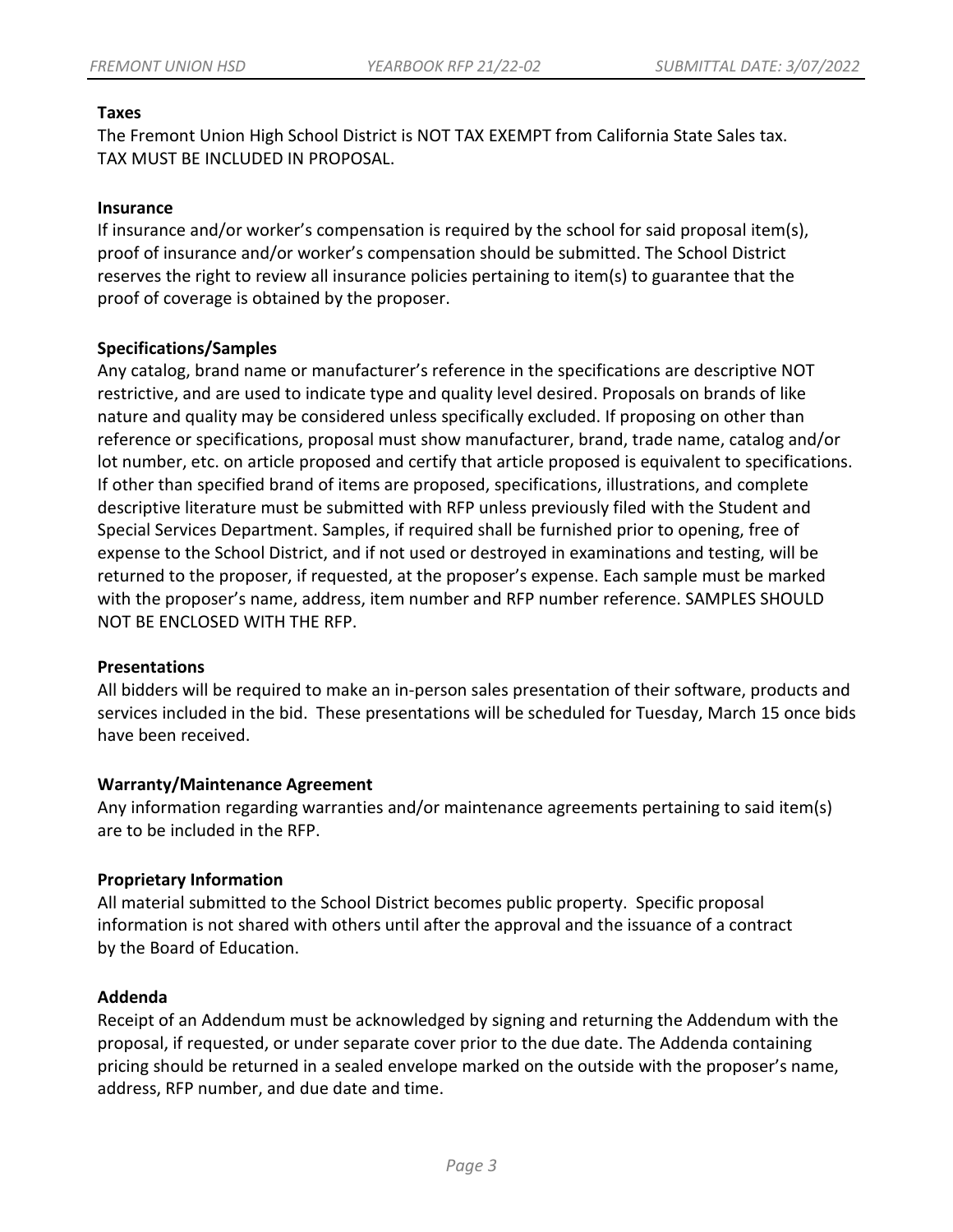### **Evaluation**

All proposals are evaluated for compliance with specifications before the price is considered. Proposers may furnish pricing for all or any portion of the proposal (unless otherwise specified). However, the School District may evaluate and award the contract for any item or group of items shown on the proposal, or any combination deemed most advantageous to the FUHSD. Proposals that specify "all or none" award may be considered, if a single award is advantageous.

Factors that may be considered are the contents of the response, the implementation of the project after award, personnel assigned to a project, the availability of the items or time required to complete a project, and previous job performance of vendors. Failure to comply with the listed General Conditions may result in disqualification.

### **Reservations**

The School District expressly reserves the right to:

- 1. Specify approximate quantities;
- 2. Extend the opening date and time;
- 3. Consider and accept alternate proposals, if specified in the documents, when most advantageous to the School District;
- 4. Waive any informality, minor deviations from specifications;
- 5. Waive any minor informality in any proposal or procedure;
- 6. Add additional terms or modify existing terms;
- 7. Reject any proposal because of unbalance unit prices;
- 8. Reject or cancel any or all proposals;
- 9. Reissue any proposal; and/or
- 10. Procure any item by other means.

## **Proposals**

Submitted proposals should be organized in the following order and at a minimum include the following information:

- 1. Proposal cover sheet provided in the RFP
- 2. Introduction of company, history, qualifications for this project
- 3. Description of curriculum program (if applicable)
- 4. Proposers form provided in the RFP
- 5. Proposers questionnaire provided in the RFP
- 6. References provided in the RFP
- 7. Sample contract for such proposal
- 8. Discrepancies identify by item number any terms, conditions, or specifications that your proposal may differ from the RFP.
- 9. Additional information, offers, alternatives, additional items for consideration as a part of the final contract.

## **Additional Materials**

Each proposer shall provide to FUHSD under separate cover prior to the deadline:

- 1. Sample yearbooks per the RFP Section 7.0 Samples
- 2. Marketing materials per the RFP Section 12.11 Marketing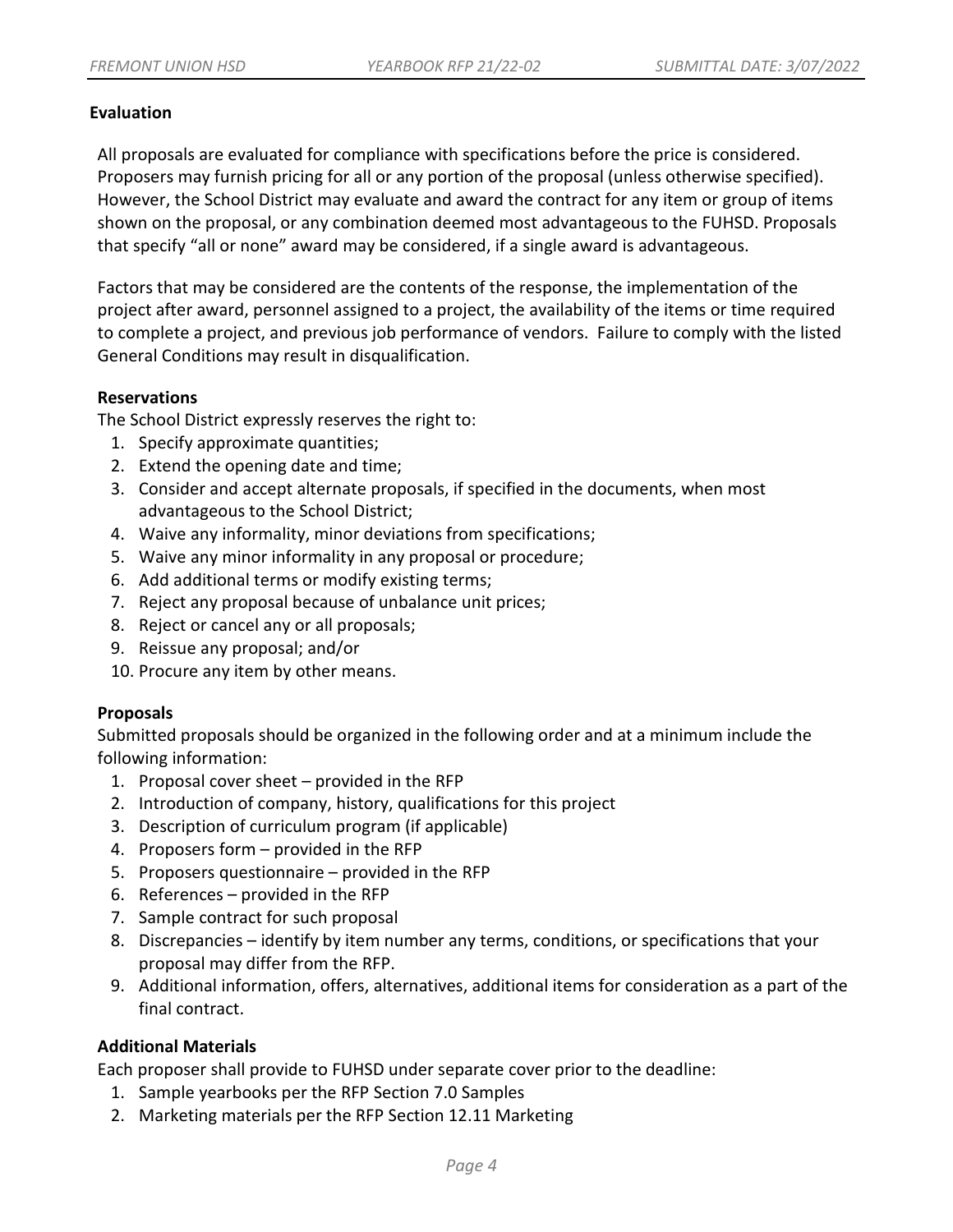## **1.0 Purpose**

The purpose of this Request for Proposal (RFP) is to solicit proposals from qualified printers for the production of High School Yearbooks. As a result of this RFP, Fremont Union High School District expects to receive proposals, evaluate responses, select a vendor, and enter into a contract. Fremont Union High School District makes no express or implied warranties whatsoever that any particular quantity or dollar amount of products and/or services will be received through any contract resulting from this RFP.

## **2.0 Background/Demographic Information**

The Fremont Union High School District includes of (5) high schools, grades 9 through 12, Cupertino High School, Fremont High School District, Homestead High School, Lynbrook High School and Monta Vista High School. **This RFP is specifically for the five (5) High Schools in the Fremont Union High School District for a period of one year but may be reviewed and renewed up to an additional three (3) years by the District.**

## **3.0 Scope of Work**

Proposer shall provide software for creation, development, training, print, bind, and deliver yearbooks as specified by Cupertino High School, Fremont High School District, Homestead High School, Lynbrook High School and Monta Vista High School.

### **4.0 Performance Period**

Rates and services submitted in this proposal shall be firm for a period of three (3) years total, beginning upon signing of contract by the District and ending three (3) years from that date.

#### **5.0 General Information**

## **5.1 Point of Contact**

The following individual shall provide clarification of the specifications for this RFP. All questions regarding this RFP shall be submitted via email to Jason Crutchfield. The email shall be clearly labeled with the appropriate title, Yearbook Proposal Question. Questions must be received no later than MAR 1, 2022. All written inquiries will be answered at the sole discretion of FUHSD. All questions should, to the degree possible, cite the specific RFP section and paragraph number(s) to which the question refers.

- **5.2 Right to Amend or Withdraw –** Fremont Union High School District reserves the right to alter, amend or modify any provision of this RFP, or to withdraw this RFP at any time prior to the award of a contract, if to do so is in the best interest of the District.
- **5.3 Ownership of Responses -** All responses become the property of Fremont Union High School District. Responses may be reviewed by any person after selected vendor or vendors and FUHSD have signed contracts. Fremont Union School District reserves the right to use any and all information and materials presented in reply to this RFP. Disqualification of a vendor does not eliminate this right.
- **5.4 Pre-agreement Costs –** Fremont Union High School District is not liable for any cost incurred by any responding vendor prior to signing an agreement.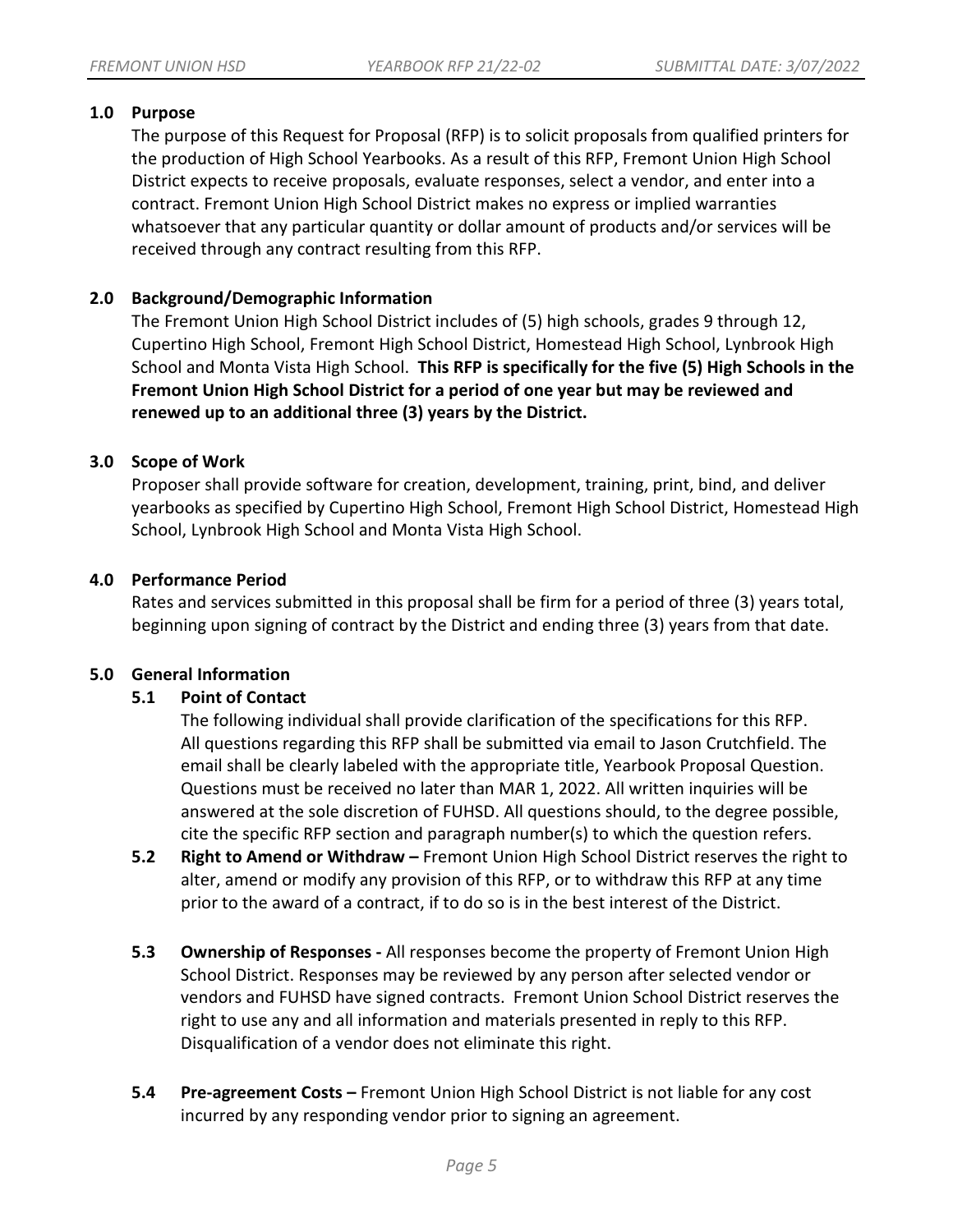**5.5 Submission Requirements -** To achieve a uniform review process and obtain the maximum degree of comparability, it is required that proposals be organized in the manner specified. Each volume shall be submitted no later than 3:00 p.m. on Mar 4, 2022. Vendors shall submit four (4) copies of a complete response. One copy should be labeled "ORIGINAL" and contain original signatures. The RFP shall be submitted to:

Fremont Union High School District Yearbook RFP 21/22-02 Attn: Jason Crutchfield 589 West Fremont Avenue Sunnyvale, CA 94087

- **5.6 Timeline -** All RFPs will be reviewed following the opening with the desire to make a recommendation to the Fremont Union High School District Board of Education at their April 5, 2022 Board Meeting.
- **5.7 Notice of Award -** The award of this RFP shall be sent out upon execution of a contract in a form accepted to the District. All responses and working papers pursuant to this RFP are considered confidential information until all contracts have been executed.

#### **6.0 Yearbook Pricing**

The proposer shall provide pricing based on the specifications of the yearbook as listed in Sections 11 and 12. Prices submitted shall include all the services and equipment needed to complete the scope of work with no additional charges.

#### **7.0 Samples**

Each proposer shall submit, with the proposal, literature on the proposed items desired. **Samples of at least three (3) comparable four-color yearbooks (one copy each) are required to be submitted with this proposal**. Books submitted must have been produced using state-of-theart publishing with digital images. Books from the Bay Area with schools of similar size are expected, and the school must have been serviced by the representative submitting this proposal and should include the name and phone number of the School District's contact person.

Samples must be picked up, at proposer's expense, no later than ten (10) days after award announcement. After that time, they will become the property of FUHSD.

Failure to submit samples with proposal submission may result in vendor's disqualification from the proposal process.

#### **8.0 Basis of Award**

**8.1** The proposal evaluation committee shall choose the proposer who is deemed to be in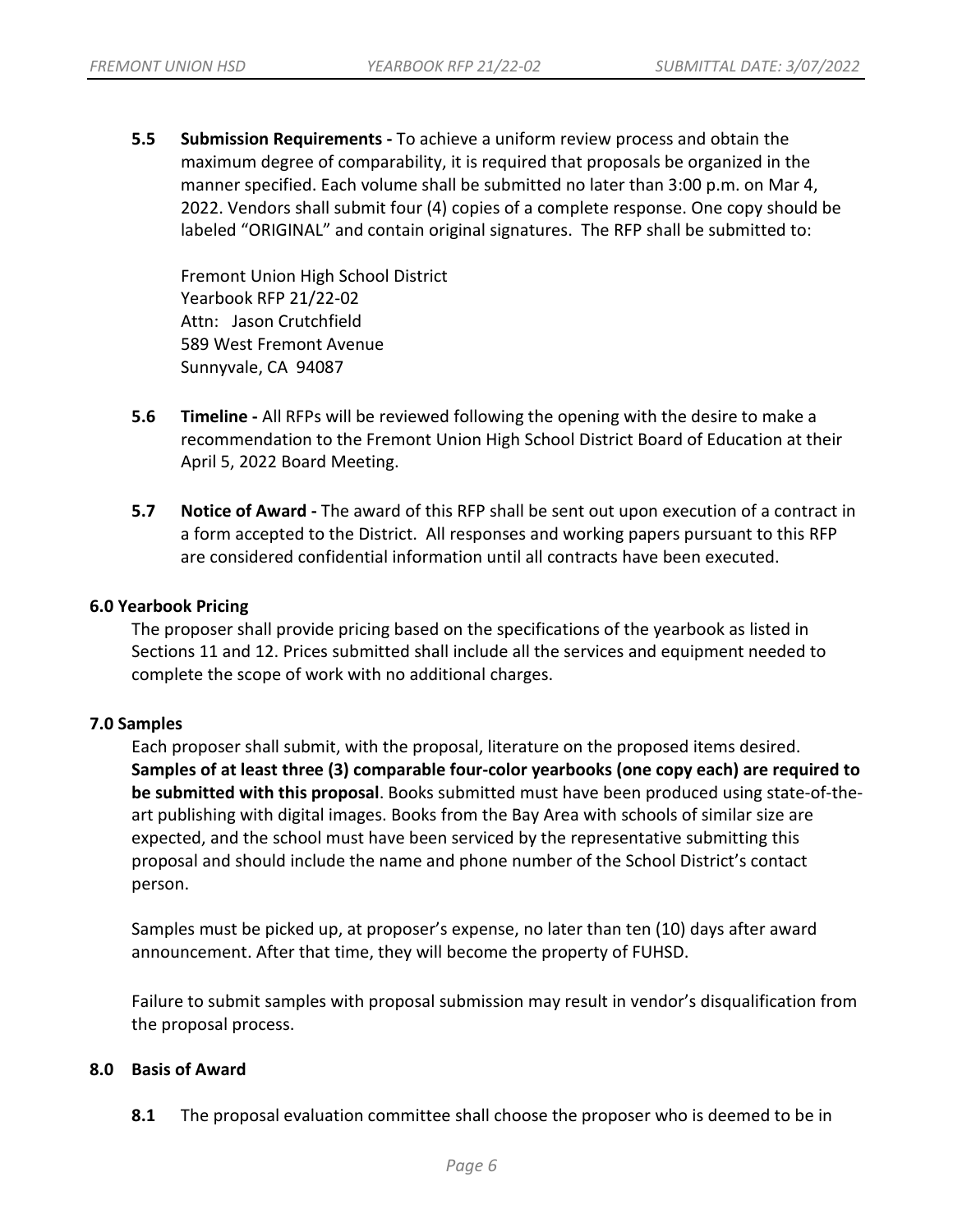the best interest of the District based on, but not limited to, the following factors:

- **8.1.1** Responsiveness and completeness of the vendor's proposal, including whether or not the vendor has provided all information requested in the RFP.
- **8.1.2** Proposer's understanding of and ability to address the RFP requirements*, including whether the proposal meets the specifications of the RFP*.
- **8.1.3** Experience of the vendor as provided by the references. References from current customers regarding past performance, quality of printing, and expertise of the representative will be considered.
- **8.1.4** Quality of the samples submitted.
- **8.1.5** Quality of the services provided.
- **8.1.6** Number of services available to students.
- **8.1.7** Cost.
- **8.1.8** Proposed delivery schedule.
- **8.2** Fremont Union High School District will review all responses submitted and select one or more proposers for further negotiations.
- **8.3** Proposers are advised that, in the event of receipt of an adequate number of proposals which, in the opinion of Fremont Union High School District, require no clarification and/or supplementary information, such proposals may be evaluated without further discussion. Thus, the initial proposal from each vendor should represent the vendor's most complete and favorable terms from a technical standpoint. Should the proposals submitted require clarification and/or supplementary information, vendors should be prepared to submit such additional information in a timely manner, when requested to do so.

## **9.0 Other General Terms and Conditions**

- **9.1** All proposals will include inside delivery of yearbooks to Cupertino High School, Fremont High School District, Homestead High School, Lynbrook High School and Monta Vista High School and to one (1) designated location within each building.
- **9.2** The use of specific manufacturer's names and models are for brevity only and do not necessarily mean the items are required; indicate the equivalent.
- **9.3** Any item that does not perform or meet tests as specified or as claimed by the proposer will be replaced at no cost to the District.
- **9.4** Transfer or assignment of the contract by the proposer is prohibited.
- **9.5** The staff at Cupertino High School, Fremont High School District, Homestead High School, Lynbrook High School and Monta Vista High School will retain exclusive right and control over the design of the yearbook. The proposer will strictly adhere to layouts and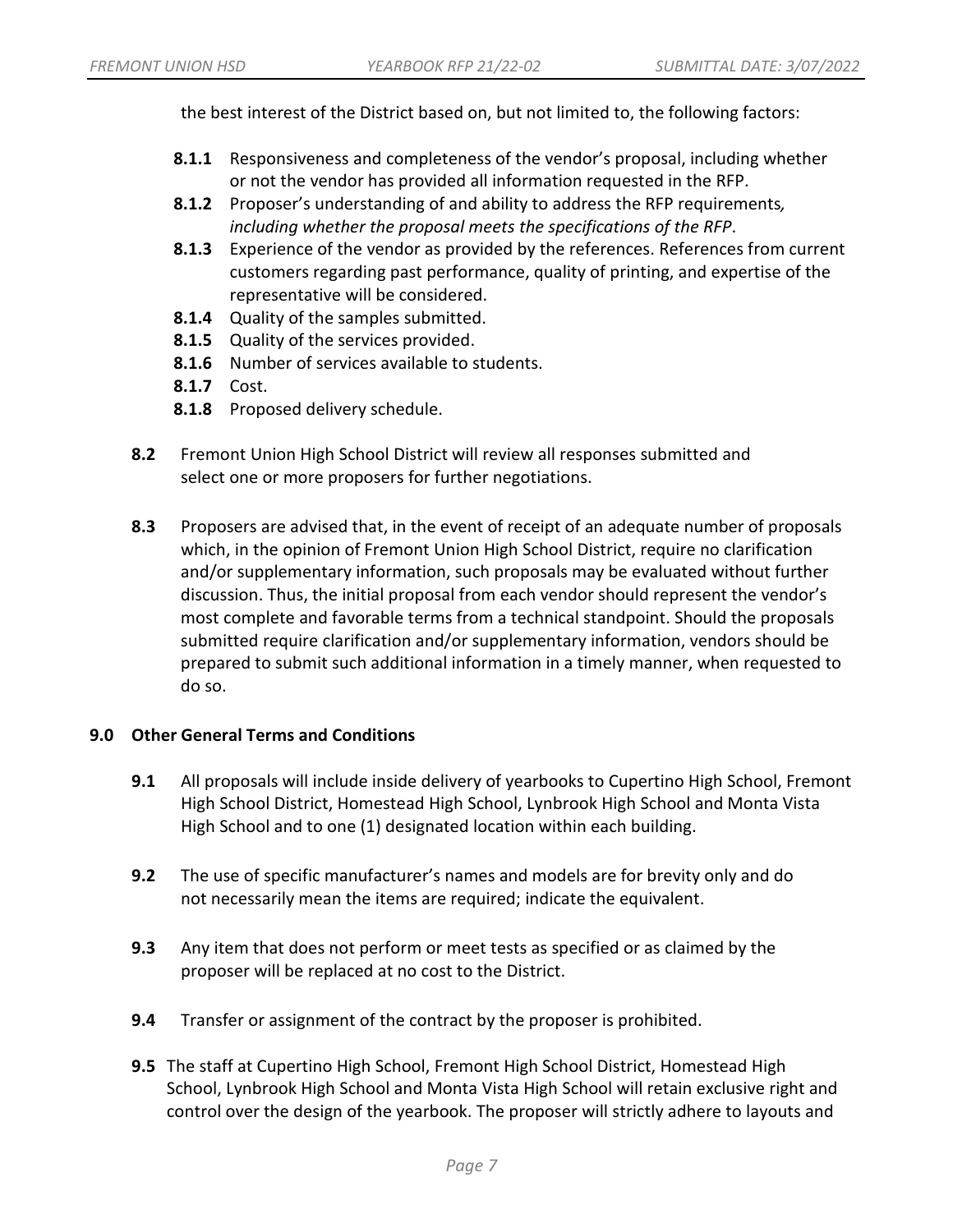accompanying printing instructions.

- **9.6** Books misprinted, poorly bound or damaged by the proposer or in shipping will be credited at full price by the proposer on the final invoice, and after the certification of the damage by the representative, the books will be retained by the District, if desired, for contest use and/or instructional purposes.
- **9.7** If serious problems in printing exist because errors have not been corrected by the proposer from instructions on proofs, or if the general quality of the printing is not acceptable, the proposer will be expected to reprint the book without duly delaying the scheduled delivery and at no additional charge. If requested, the District will be taken to the plant at the proposer's expense to approve the reprinting. The proposer will also submit a written explanation of any delay and items not corrected to the school administration.

## **10.0 Cancellation/Default of Contract**

In the event the successful proposer, through any cause, should fail to fulfill the agreed upon obligations in an effective and timely manner, the District shall have the right to terminate its contract by specifying the date of termination in written notice to the selected vendor at least thirty (30) days prior to termination date. The FUHSD also reserves the right to procure the articles or services from other sources and hold the defaulting vendor responsible for any excess cost incurred. No contract assignment will be allowed. The District also has the right to terminate the contract for no reason upon thirty (30) days' written notice.

#### **11.0 Yearbook Production Specific Requirements**

Detailed yearbook specifications will be given by yearbook staff at Cupertino High School, Fremont High School District, Homestead High School, Lynbrook High School and Monta Vista High School at the time of the order. For purposes of evaluation the following specifications will be used to set a base price. These specifications may be changed at the discretion of the school prior to ordering, but shall be used for proposal pricing.

- **11.1** Trim Size: #9 with an option for #8 as sites differ
- **11.2** Delivery Date: Delivery shall be during the month of May (as determined by school)
- **11.3** Number of copies: Approximate quantity will be 600-1400 copies per site (950 Avg.).
- **11.4** Number of pages: Approximately 275-350 pages (average) all color
- **11.5** Binder's board: hardcover
- **11.6** Paper: 100-pound and 80-pound matte, standard gloss and legend matte mix
- **11.7** Software: online design software supplied by proposer.
- **11.8** Fonts: Unlimited use of fonts at no additional charge

### **12.0 Additional Yearbook Production Requirements**

**12.1 Cover/End Sheets -** The proposal shall reflect a hard case cover, using heavyweight 150 and 160 pt. tempered Binder's Board (not chipboard) and first quality materials.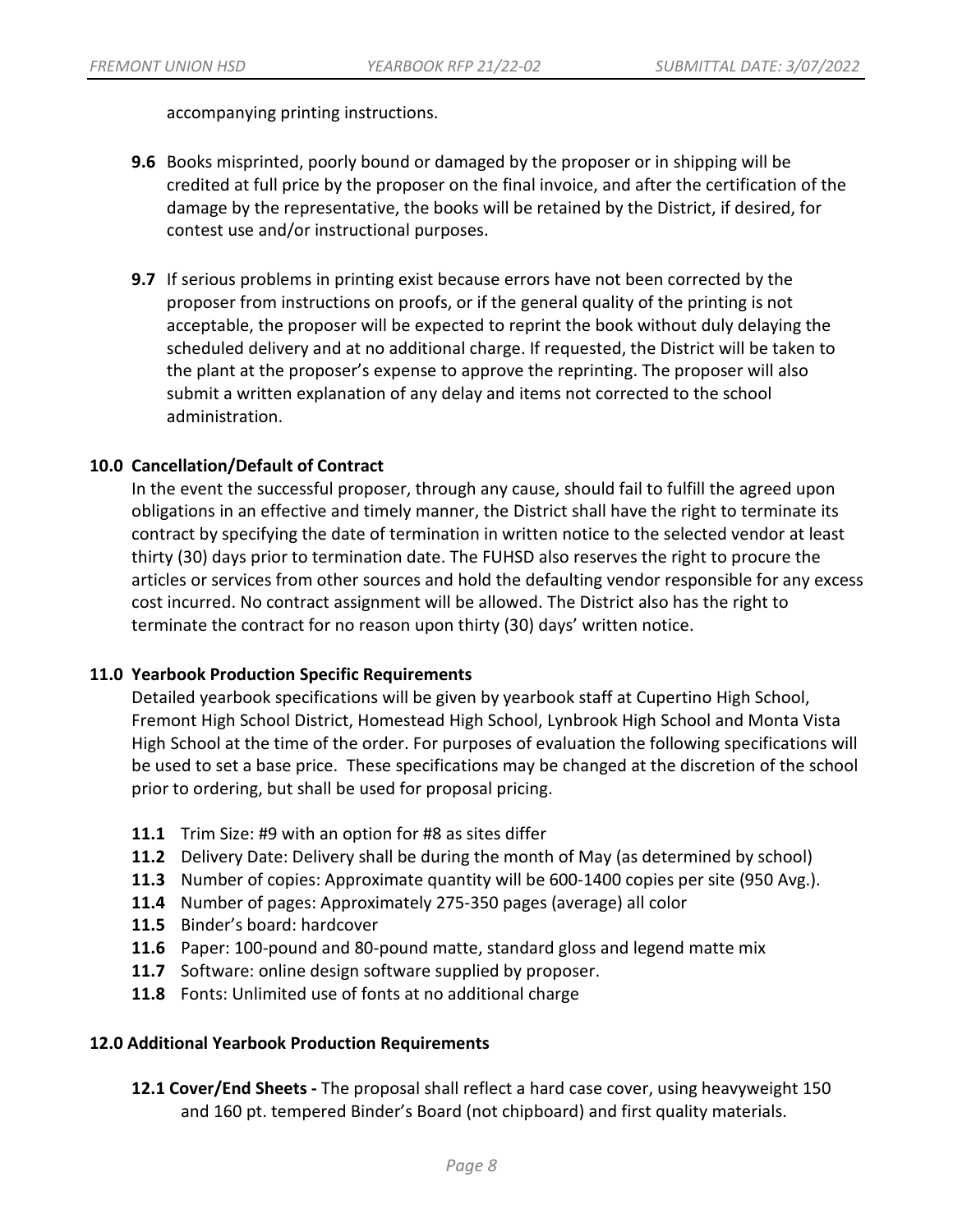Covers are to be:

- **12.1.1** A wide selection of professionally designed covers to choose from, with fourcolor.
- **12.2 Binding -** Books will be tightly Smyth (section) sewn with a pre-stretched nylon binder's thread. Each book will be back lined with heavy book cloth, rounded and backed and cased into the cover.
- **12.3 Paper Stock -** All inside pages will be printed on 80-100# paper stock, using one of three paper surfaces (standard gloss, matte, legend matte).
- **12.4 Ink -**The proposal pricing shall include printing in first-quality four-color ink throughout the book.
- **12.5 Online Design Program -**All computer software must be available in an online format. Use of Adobe Creative Suite that students can access from home, in addition to access to the publisher's software, if different. Proposer shall provide the following at no charge to Cupertino High School, Fremont High School District, Homestead High School, Lynbrook High School and Monta Vista High School. The program must be a link management system of software plug-ins that check all photos and graphics used on a spread; it ensures that all photos are of publishable resolution, that all photos have not been stretched in any manner, that all photos are CMYK in color for publishing, that all fonts are attached to the file properly, that all photo links are solid ensuring high-quality reproduction.
	- **12.5.1** Templates containing at least 200 pre-designed layouts, which may be customized, as well as blank yearbook templates for a variety of column designs, as well as custom columnar plans.
	- **12.5.2** Ladder diagrams will be provided online.
- **12.6 Layout Submission -** Cupertino High School, Fremont High School District, Homestead High School, Lynbrook High School and Monta Vista High School require online submission.
- **12.7 Digital Images -** Proposer must accept digital images; the sales representative must be skilled and experienced in this area.
- **12.8 Color -**Proposer is to supply the school with updated color charts, including choice of screens, on an annual basis. This will be used for some of the pages of the yearbook.
- **12.9 Art Work -** Two hours of creative/mechanical artwork time by proposer's artists will be included in the proposal. The time is used at the discretion of the yearbook advisor.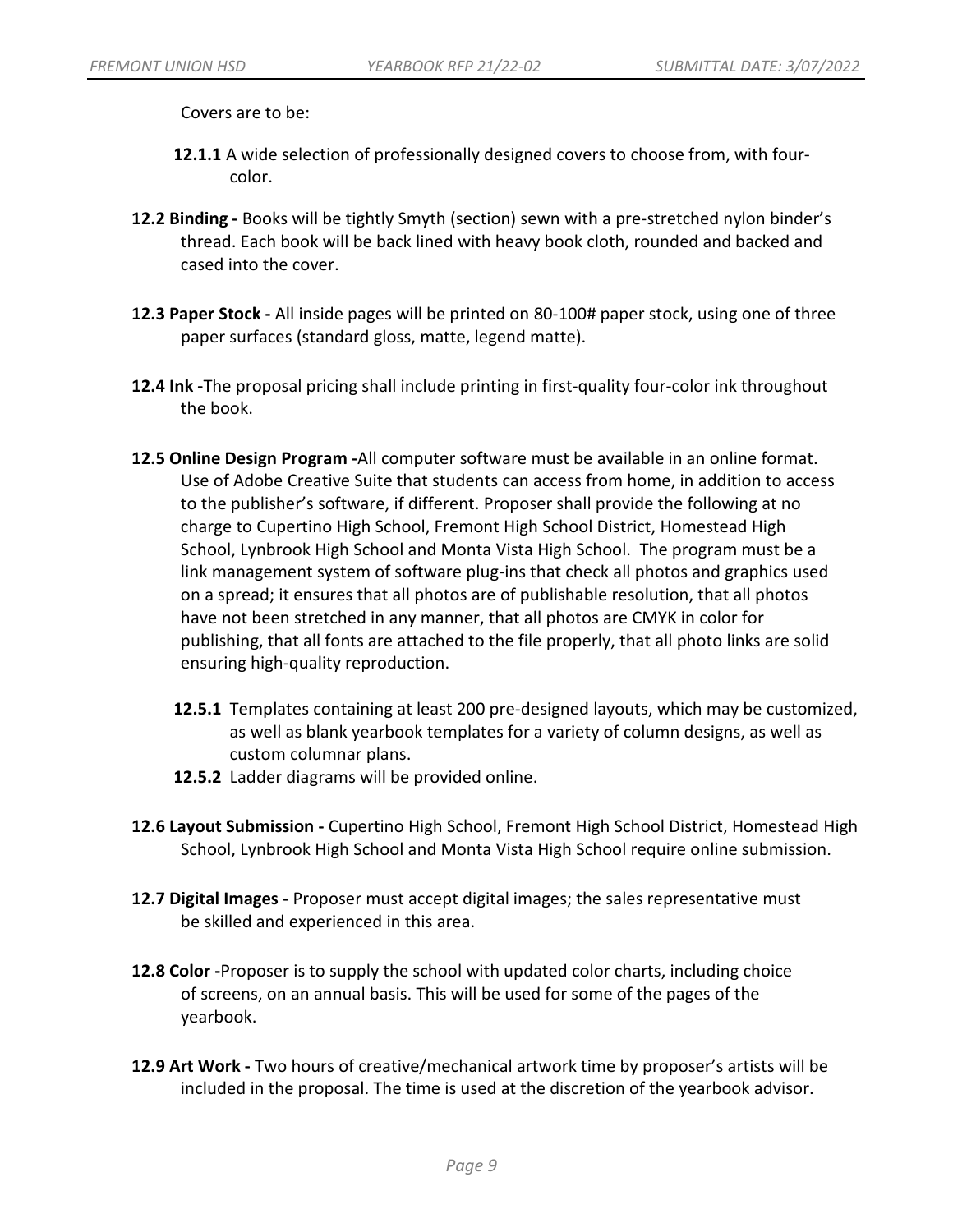- **12.10 Portrait Pages**  Proposer must be able to accept digital files from approved photographers and be able to flow the photo images onto the yearbook page without requiring that the yearbook staff type names or sticker the individual pictures. Proposer must provide Cupertino High School, Fremont High School District, Homestead High School, Lynbrook High School and Monta Vista High School with editing options online so that the school's staff may edit spelling of names and correct grade levels as needed before flowing names onto pages. In addition, the proposer must be able to provide the staff with completely customizable templates to flow the images onto.
- **12.11 Marketing-** The proposer must have a full line of merchandising materials that are available for Cupertino High School, Fremont High School District, Homestead High School, Lynbrook High School and Monta Vista High School to utilize. **Samples or a list of such marketing tools must be sent with the RFP response or under separate cover prior to the opening of the RFP.**
- **12.12 Proof Correction -** All files will be sent back to the school along with the proofs so the yearbook staff can make corrections directly to the files. There will be no charge for corrections made on the proofs. Any corrections made on the proofs must be corrected by the proposer, following the school's instructions. Pages requiring corrections will be resubmitted for second proofs if the school deems it necessary. Second proofs will not be chargeable and will not affect the delivery date if they are returned to the proposer within ten (10) working days of receipt by the school. The time must take into account the district schedule and school vacations or release times.
- **12.13 Schedules**  Submission deadlines and delivery date will be established and must be mutually agreed upon by the yearbook advisor and the proposer. Delivery date will be no more than 6 (six) weeks after receipt of the final deadline mutually agreed upon.
- **12.14 Service -** A trained qualified local representative dealing exclusively in yearbooks will be available at all times for consultation with the school's yearbook staff and will meet with school's yearbook staff on a regular basis, at least once every four (4) weeks; such meetings are to be scheduled at the school's convenience. Evening or weekend meetings may be scheduled, if deemed necessary by a school's yearbook staff. The representative will assist the yearbook staff in the areas of design, photography, copywriting, typography, production techniques and computer use. The representative must have a portable computer and have access to online information from the proposer's mainframe 24 hours a day, in order to gain specific knowledge about the production stage of the yearbook. This online service must provide the sales representative with immediate specification information such as proof status, deadline status, as well as the exact production location of each page at any given time. The proposer must also make this information available to the yearbook staff at Cupertino High School, Fremont High School District, Homestead High School, Lynbrook High School and Monta Vista High School via Internet access. The representative will make available varied media instructional materials developed by the proposer covering all aspects of yearbook production. The proposer will provide a toll-free telephone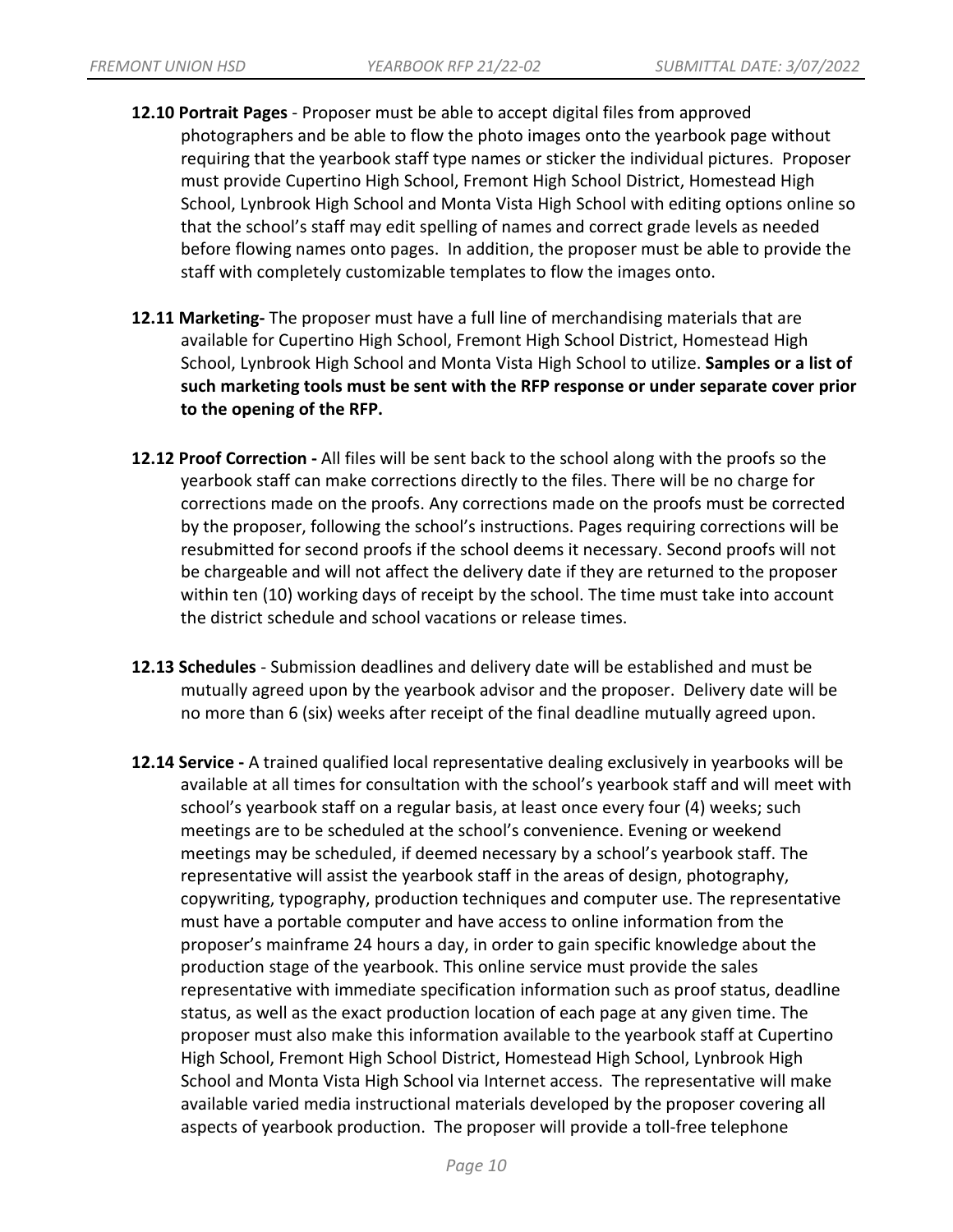number, fax number and email address to the plant and to the representative for the yearbook staff's use.

An in-plant customer service representative will be assigned to work with school's yearbook staff to troubleshoot problems, and answer production-related questions and follow materials throughout production.

An in-plant computer specialist will also be available to the yearbook staff at Cupertino High School, Fremont High School District, Homestead High School, Lynbrook High School and Monta Vista High School.

The representative must submit complete answers to the information required in the Proposal Questionnaire. Failure to do so may result in rejection of the proposal.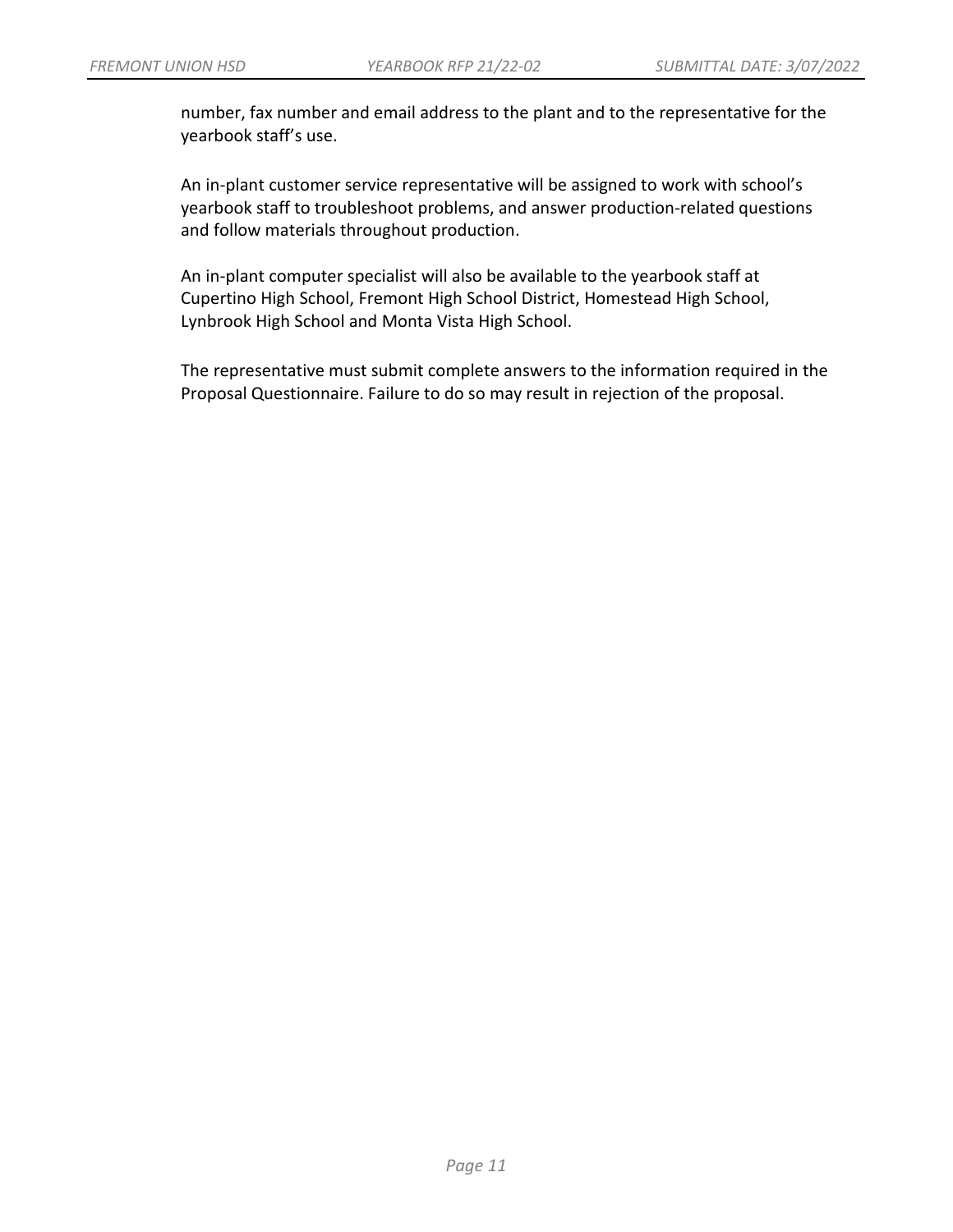## **FREMONT UNION HIGH SCHOOL DISTRICT** YEARBOOK PROPOSAL COVER SHEET

I {We} are proposing in accordance with the general conditions and established specifications.

| <b>COMPANY:</b>                                                                                                                                                            | <u> 1989 - Johann Barbara, martxa amerikan personal (h. 1989).</u> |                                                                      |  |  |
|----------------------------------------------------------------------------------------------------------------------------------------------------------------------------|--------------------------------------------------------------------|----------------------------------------------------------------------|--|--|
| ADDRESS:                                                                                                                                                                   |                                                                    | <u> 1980 - Johann Barn, mars an t-Amerikaansk politiker (* 1950)</u> |  |  |
|                                                                                                                                                                            |                                                                    |                                                                      |  |  |
|                                                                                                                                                                            |                                                                    |                                                                      |  |  |
|                                                                                                                                                                            |                                                                    |                                                                      |  |  |
| NUMBER OF CALENDAR DAYS REQUIRED TO PLACE MATERIALS<br>IN THE SCHOOL'S RECEIVING POINT AFTER RECEIPT OF ORDER, UNDER<br>NORMAL CONDITIONS: University Processor Conditions |                                                                    |                                                                      |  |  |
| <b>ADDITIONAL INFORMATION:</b>                                                                                                                                             |                                                                    |                                                                      |  |  |
|                                                                                                                                                                            |                                                                    |                                                                      |  |  |
|                                                                                                                                                                            | <b>AUTHORIZED SIGNATURE:</b>                                       |                                                                      |  |  |
|                                                                                                                                                                            | <b>NAME OF AUTHORIZED SIGNER:</b>                                  |                                                                      |  |  |
|                                                                                                                                                                            | <b>DATE OF SIGNATURE:</b>                                          |                                                                      |  |  |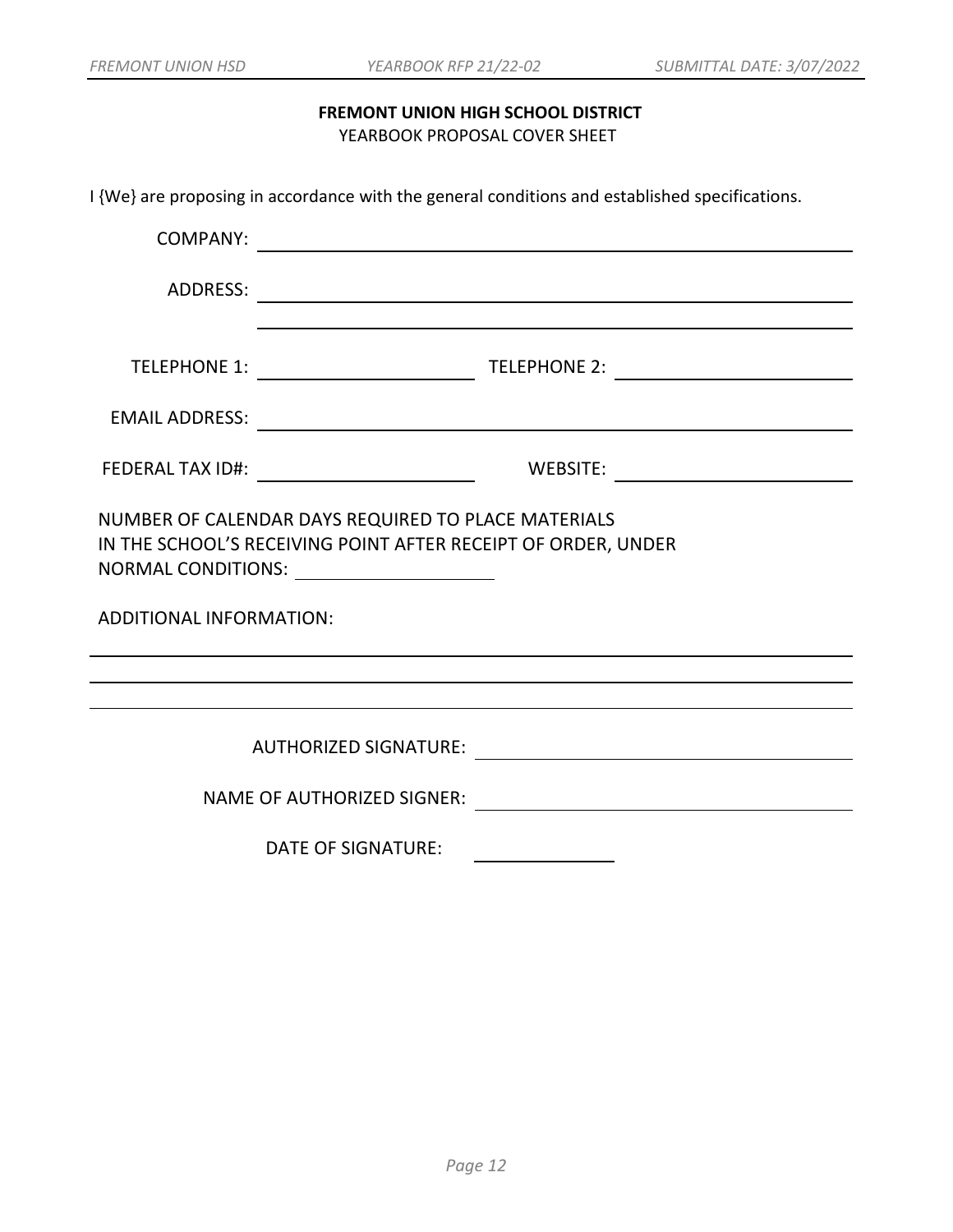## **PROPOSER'S QUESTIONNAIRE**

(Attach additional sheet if necessary)

| Proposer's Address: North American Section 2014 12:00:00 Proposer's Address: |                                                                                                                                                       |                                                                                                                                                                                             |  |  |  |  |
|------------------------------------------------------------------------------|-------------------------------------------------------------------------------------------------------------------------------------------------------|---------------------------------------------------------------------------------------------------------------------------------------------------------------------------------------------|--|--|--|--|
|                                                                              |                                                                                                                                                       |                                                                                                                                                                                             |  |  |  |  |
|                                                                              |                                                                                                                                                       |                                                                                                                                                                                             |  |  |  |  |
|                                                                              |                                                                                                                                                       |                                                                                                                                                                                             |  |  |  |  |
|                                                                              |                                                                                                                                                       |                                                                                                                                                                                             |  |  |  |  |
|                                                                              |                                                                                                                                                       |                                                                                                                                                                                             |  |  |  |  |
|                                                                              |                                                                                                                                                       | Name of Representative living within 50 miles of school. Must list representative, years of<br>experience, address, phone number, fax number, email address, and other contact information: |  |  |  |  |
| that will be available and their contact information:                        |                                                                                                                                                       | How many years has the sales representative been with the company? ______________<br>Name of in-plant customer service representative and any other technical support personnel             |  |  |  |  |
| Please list all workshops, their locations and dates:                        |                                                                                                                                                       | List any workshops hosted by the proposer featuring nationally recognized journalism speakers.                                                                                              |  |  |  |  |
|                                                                              | Is yearbook curriculum provided at no charge by the proposer? Yes ______________ No_____<br>Please provide publishing plant address and phone number. |                                                                                                                                                                                             |  |  |  |  |
| What tools (software) do you support? Please describe                        |                                                                                                                                                       |                                                                                                                                                                                             |  |  |  |  |
|                                                                              |                                                                                                                                                       |                                                                                                                                                                                             |  |  |  |  |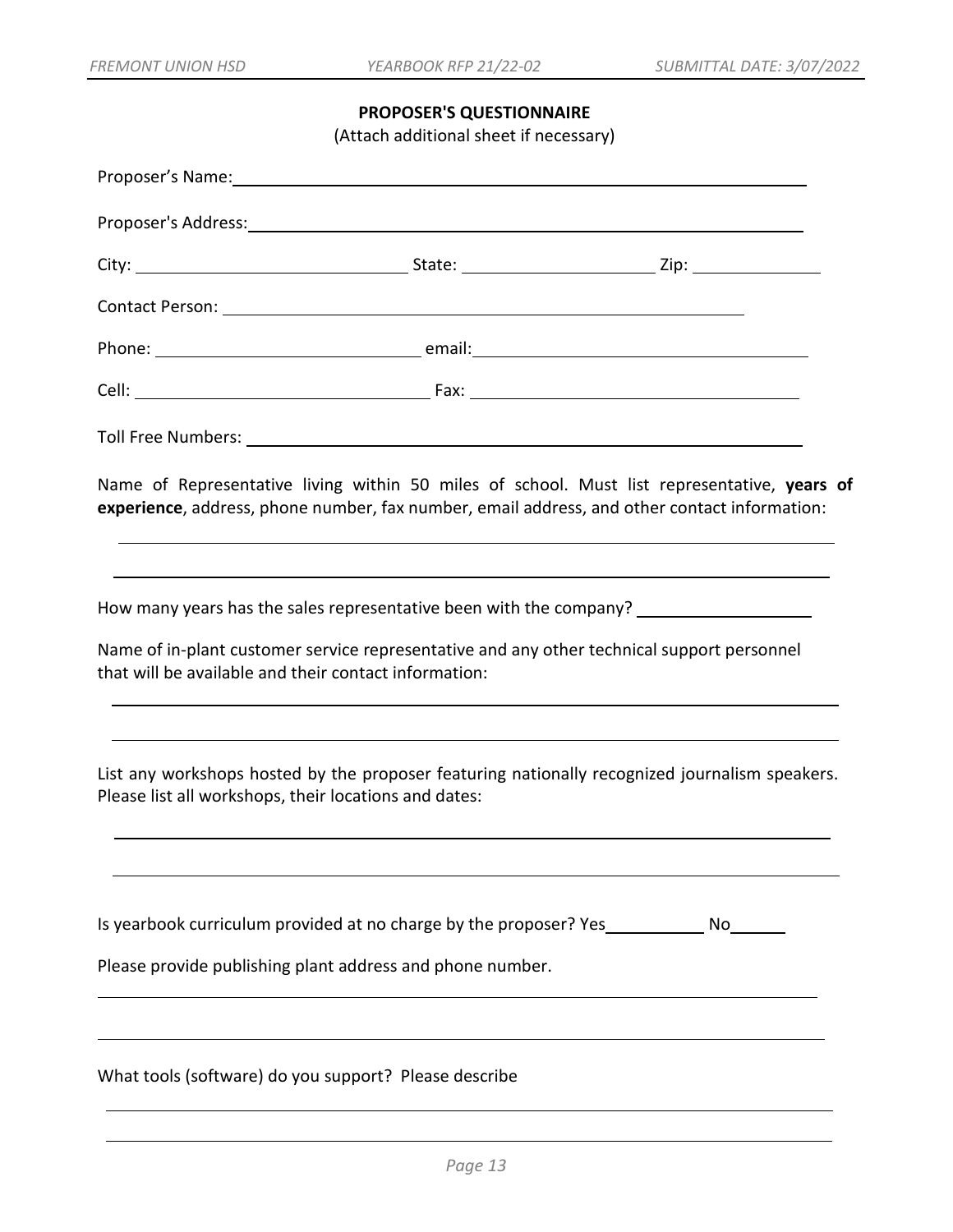| How many years has your company been in this type of business?                                                 |    |           |  |  |  |
|----------------------------------------------------------------------------------------------------------------|----|-----------|--|--|--|
| so, please indicate below:<br>,我们也不能在这里的时候,我们也不能在这里的时候,我们也不能会在这里的时候,我们也不能会在这里的时候,我们也不能会在这里的时候,我们也不能会在这里的时候,我们也 |    |           |  |  |  |
| ,我们也不能在这里的时候,我们也不能在这里的时候,我们也不能会在这里的时候,我们也不能会在这里的时候,我们也不能会在这里的时候,我们也不能会在这里的时候,我们也不                              |    |           |  |  |  |
| 1. For evaluation purposes, list pricing per Fremont Union High School District specifications                 |    |           |  |  |  |
| What would be the price change, if any, for each additional 50 books ordered?                                  |    |           |  |  |  |
| What would be the price change, if any, for each 50 books deleted from the order?                              |    |           |  |  |  |
| Please provide pricing for these additional options, clarify if price is per page or per book.                 |    |           |  |  |  |
| 2. Four-color end sheets                                                                                       | \$ | page/book |  |  |  |
| 3. Additional signature pages                                                                                  |    |           |  |  |  |
| 4. Additional pages in sets of four                                                                            |    |           |  |  |  |
| 5. Additional pages in sets of eight                                                                           |    |           |  |  |  |
| 6. Name-stamping, one line, choice of foil color \$_______________________________ page/book                   |    |           |  |  |  |
| 7. Name-stamping, two lines, choice of foil color\$______________________________ page/book                    |    |           |  |  |  |
| Please provide credit amounts for the following (if available)                                                 |    |           |  |  |  |
| Black and white page credit                                                                                    |    |           |  |  |  |
| The undersigned swears to the truth and accuracy of all statements/answers contained herein:                   |    |           |  |  |  |
|                                                                                                                |    |           |  |  |  |